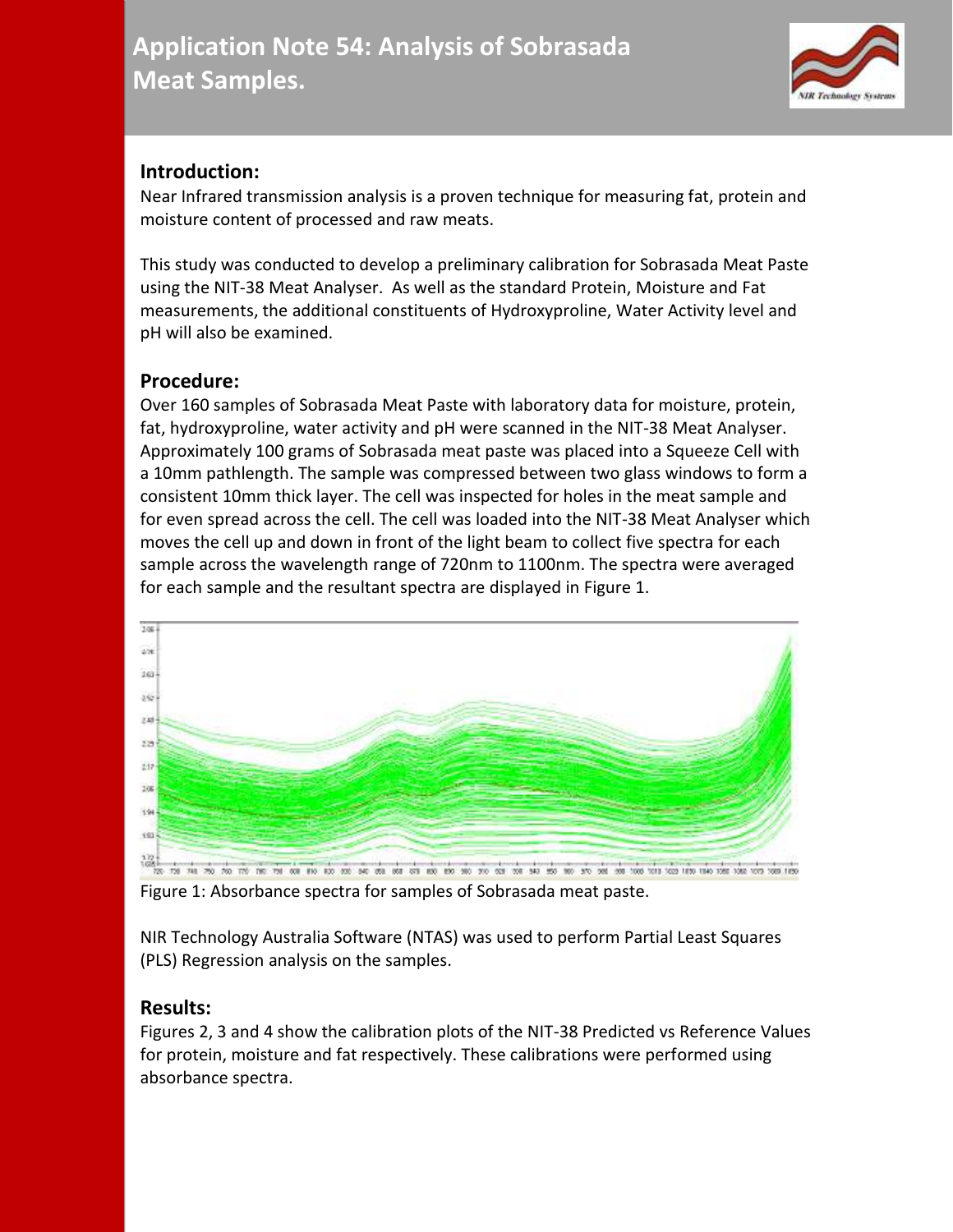





Figure 3: Plot of NIT Protein vs. reference Protein values.



Figure 4: Plot of NIT Fat vs. reference Fat values.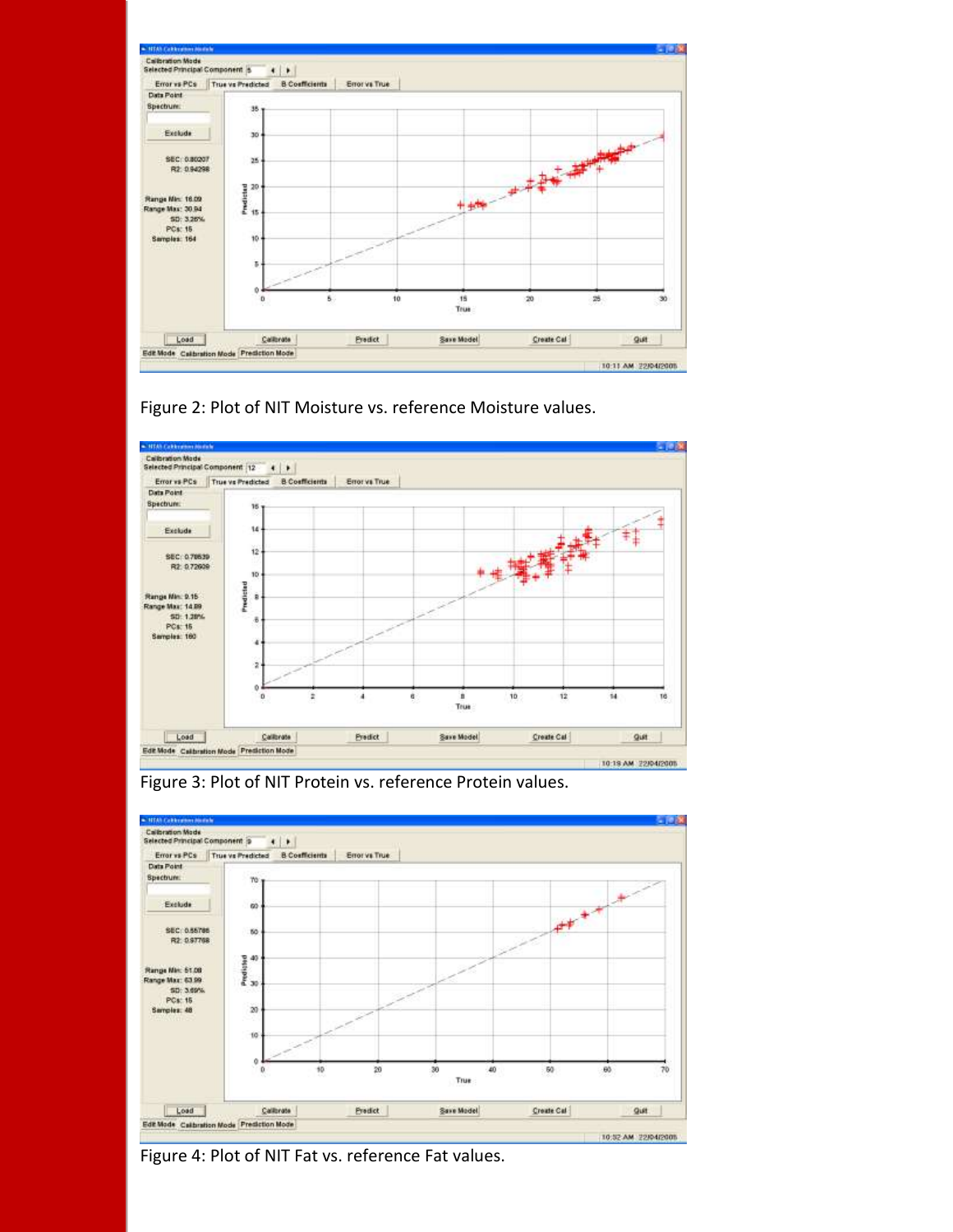Figures 5, 6 and 7 show the calibration plots of the NIT-38 values vs. the Reference values for hydroxyproline, water activity and pH respectively.



Figure 5: Plot of NIT Hydroxyproline vs. reference Hydroxyproline values.







Figure 7: Plot of NIT pH vs. reference pH values.